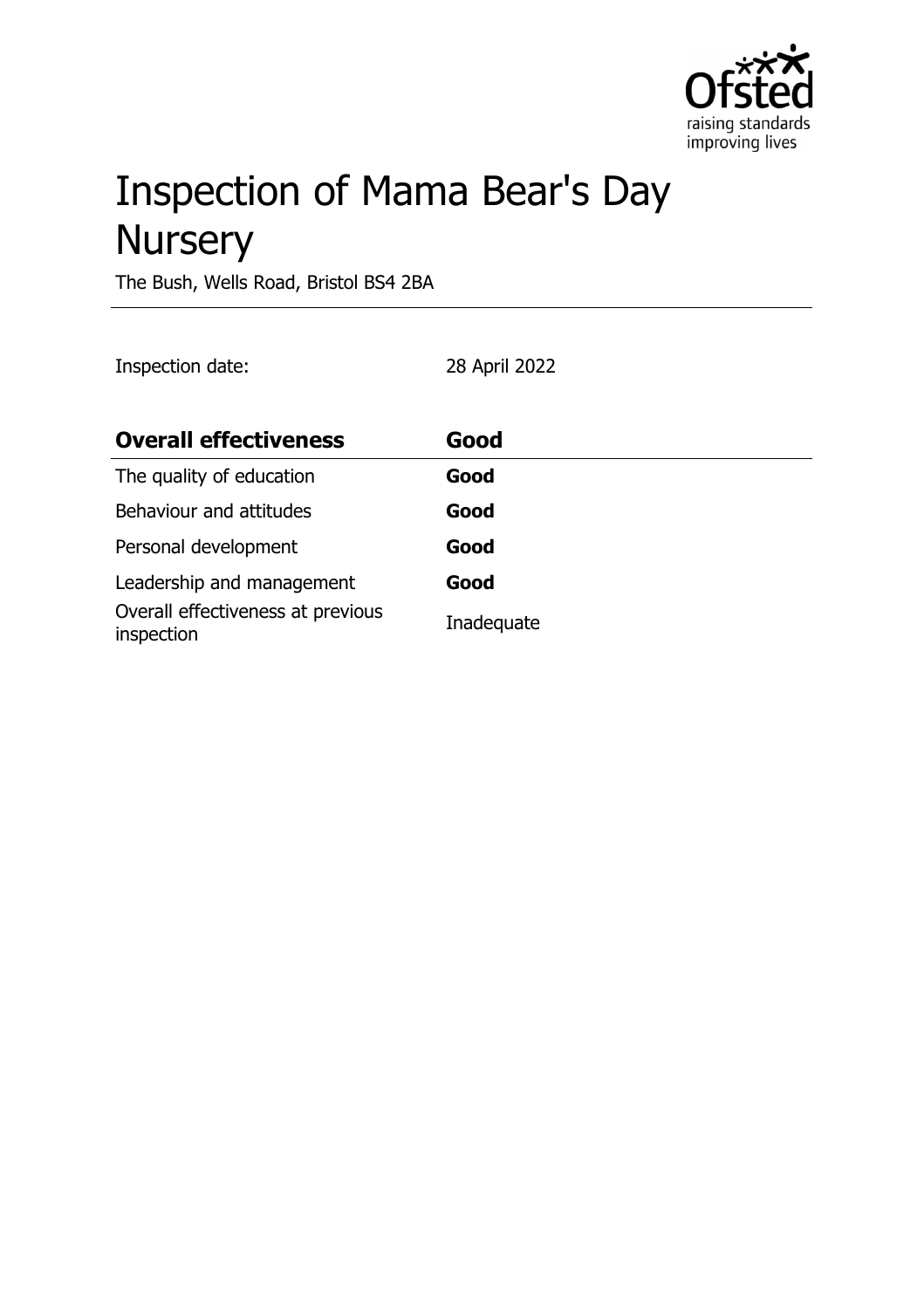

## **What is it like to attend this early years setting?**

#### **The provision is good**

Leaders and staff create a stimulating environment with a variety of resources based on children's interests. Children enjoy exploring the different areas of the nursery and independently accessing activities. For example, children access the cosy corner and select their favourite books, which staff read to them. Children who enjoy music take part in dancing activities. They develop their gross motor skills and build relationships as they happily dance with their friends. They thoroughly enjoy their time at the nursery.

Following significant changes to the staff team, leaders now have a stable team that provides children with continuity of care. Staff spend one-to-one time with children to help build strong bonds. As a result, children settle well and enjoy close and nurturing relationships with staff.

Children generally behave well and learn rules that teach them about respect and acceptable behaviour, such as 'good listening'. On occasions, when children display challenging behaviour, staff manage it positively by distracting children with toys of their choice.

The daily routine supports children to develop high levels of independence. Children wash their hands before eating snack, serving themselves food and pouring drinks. Staff consistently encourage children to 'have a go' and provide appropriate support where it is required.

#### **What does the early years setting do well and what does it need to do better?**

- Leaders have reflected on the weaknesses identified at the last inspection and made positive changes. For example, the new manager has focused on improving communication with parents. Parents are now provided with regular information about the experiences that their children have and their individual learning focuses.
- $\blacksquare$  Staff have a positive influence on children by role modelling the expectations that they have for children's behaviour. However, staff do not consistently teach children to use good manners, for example saying 'please' and 'thank you'.
- $\blacksquare$  Children with special educational needs and/or disabilities, and children who receive additional funding, are well supported. The manager and staff work closely with parents and other professionals to put individual plans in place. This helps them to meet the children's needs and to progress their learning and development.
- Lunchtime is a sociable event as staff engage children in conversation and encourage them to share experiences from their home life, for example by asking children questions about their siblings. Occasionally, quieter children are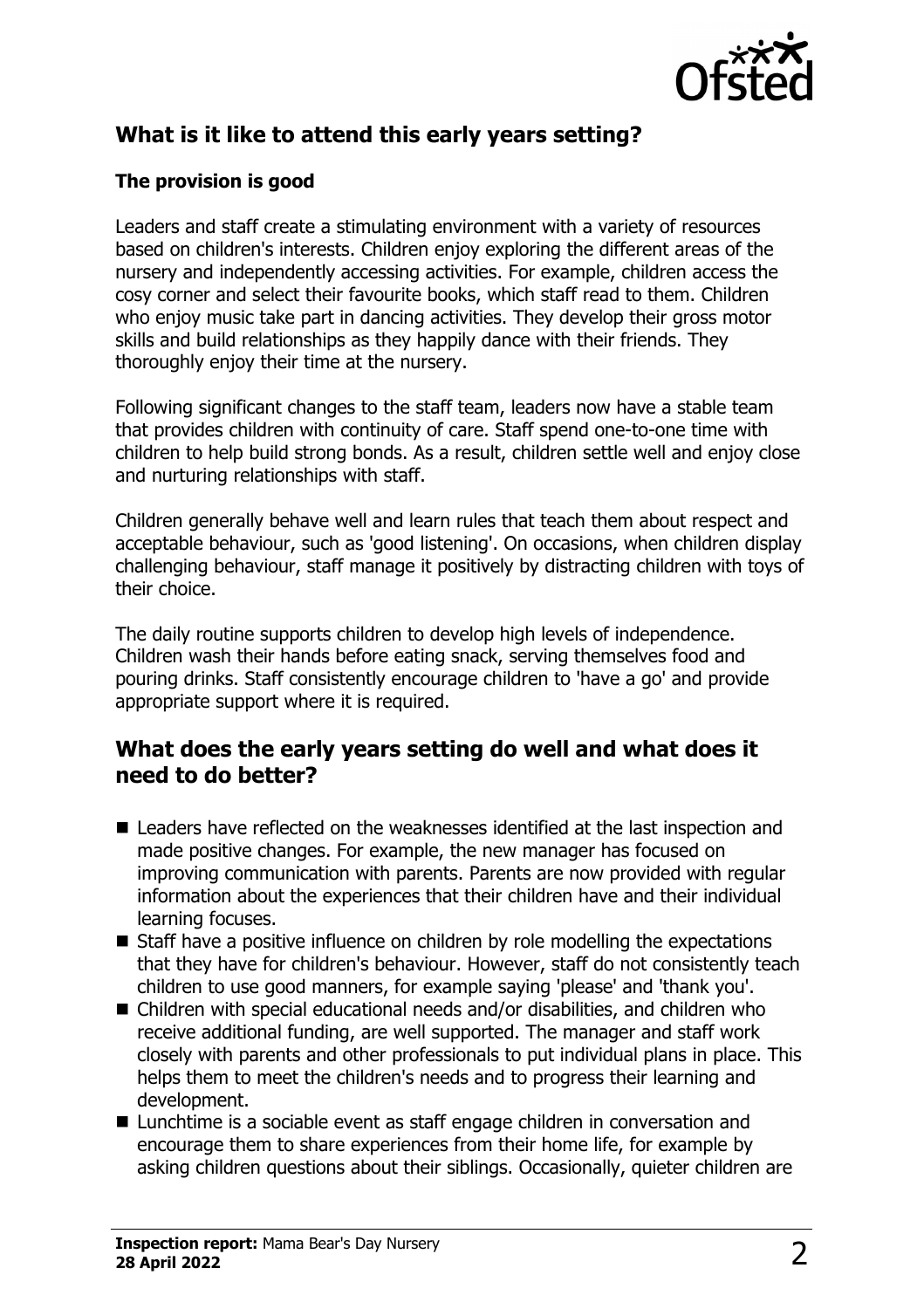

not fully included in these conversations.

- $\blacksquare$  Children benefit from daily outdoor play. They enjoy running, climbing, jumping and playing with their friends. They have opportunities to use their imagination as they 'make cakes' in the mud kitchen. Staff support their communication skills by encouraging them to talk about what they are doing.
- $\blacksquare$  The manager closely monitors staff practice to ensure children receive good levels of care and education. Staff are provided with opportunities for professional development to help improve the outcomes for children. Following oral health training, staff organise activities for children to learn about brushing teeth and the benefits of a healthy and balanced diet.
- Children make good progress with speech and language. Staff model language through conversation, stories and nursery rhymes. They use simple and repetitive words. Singing time is interactive. Children enjoy singing and listen well as they join in with the actions. Staff use props to engage children and maintain their interest.
- $\blacksquare$  Parents are very complimentary about the nursery. They comment on the noticeable improvements that have been made since the last inspection and the good levels of progress that children make.
- Leaders and staff provide a well-designed curriculum based on children's individual needs and interests. They monitor their curriculum closely to ensure they fill any gaps in children's experiences. This helps children make progress in all areas of learning. For example, children who do not have access to outdoor areas at home are provided with experiences of planting in the garden and learn how plants and vegetables grow.

# **Safeguarding**

The arrangements for safeguarding are effective.

The manager and staff know the action to take if they have a concern about a child's welfare or have concerns about an adult who is working with children. They attend regular training and keep their knowledge up to date. The manager has completed risk assessment training and has implemented changes to keep children safe. For example, staff now sit with children at mealtimes, and all choking hazards have been removed. She also completes regular health and safety checks to ensure existing and new equipment are suitable. Recruitment procedures are rigorous and ensure staff working with children are suitable.

## **What does the setting need to do to improve?**

#### **To further improve the quality of the early years provision, the provider should:**

- $\blacksquare$  consistently encourage children to develop good manners
- $\blacksquare$  support staff to review children's learning opportunities to enable the more quiet children to fully participate.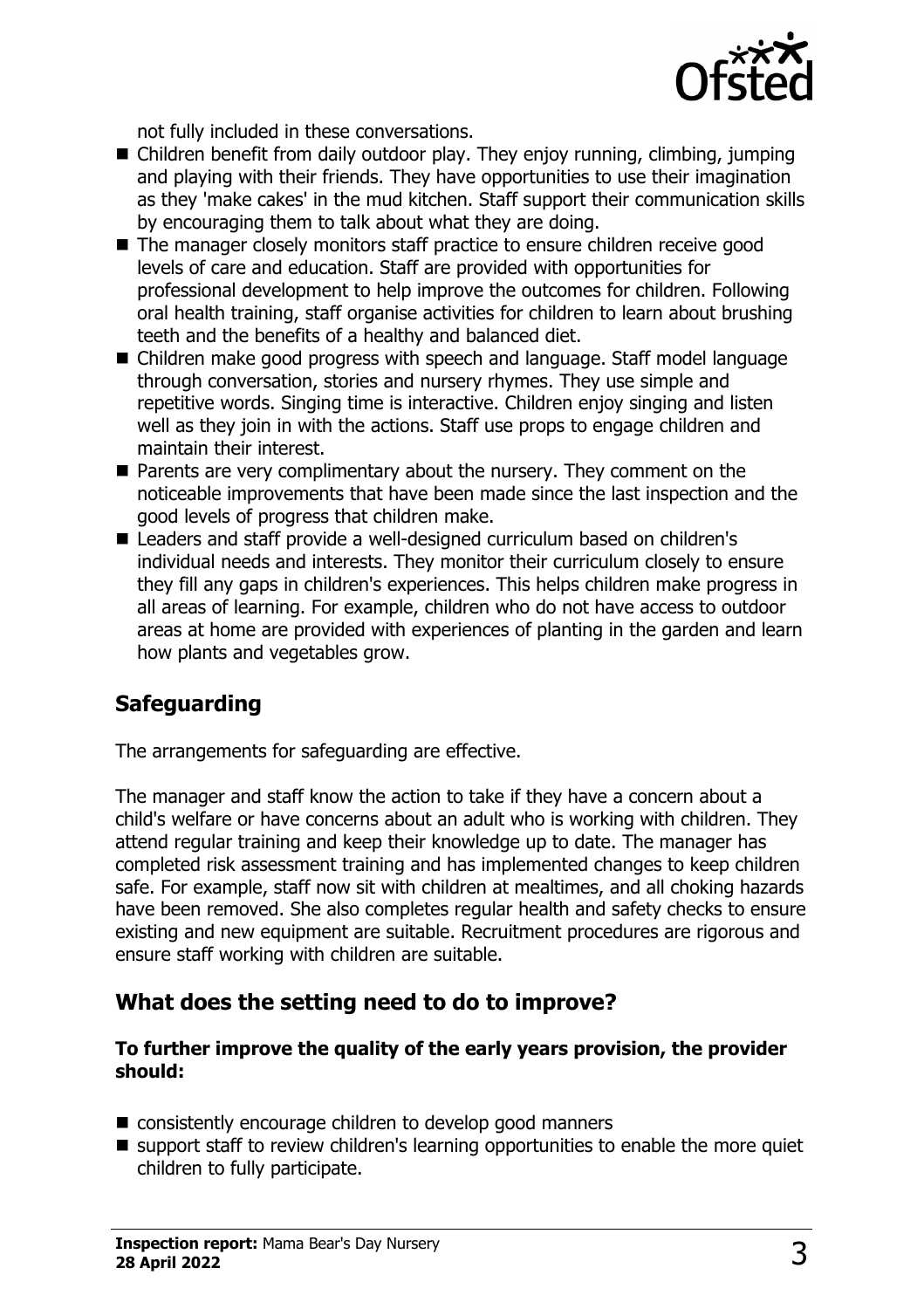

| <b>Setting details</b>                              |                                                        |
|-----------------------------------------------------|--------------------------------------------------------|
| Unique reference number                             | EY471520                                               |
| <b>Local authority</b>                              | Bristol City of                                        |
| <b>Inspection number</b>                            | 10216428                                               |
| <b>Type of provision</b>                            | Childcare on non-domestic premises                     |
| <b>Registers</b>                                    | Early Years Register, Compulsory Childcare<br>Register |
| Day care type                                       | Full day care                                          |
| Age range of children at time of<br>inspection      | $1$ to $3$                                             |
| <b>Total number of places</b>                       | 79                                                     |
| Number of children on roll                          | 30                                                     |
| Name of registered person                           | Mama Bear's Day Nursery Ltd                            |
| <b>Registered person unique</b><br>reference number | RP901325                                               |
| <b>Telephone number</b>                             | 0117 9803596                                           |
| Date of previous inspection                         | 9 November 2021                                        |

## **Information about this early years setting**

Mama Bear's Day Nursery registered in 2013. The nursery is in the Totterdown area of Bristol. The nursery operates weekdays from 7.30am to 6pm for 50 weeks of the year. The nursery employs seven members of staff. Of these, two hold a level 6 qualification in early years, three have level 3 qualifications and two are level 2 qualified. The nursery receives funding to provide free early education for children aged two, three and four years.

## **Information about this inspection**

**Inspector** Champa Miah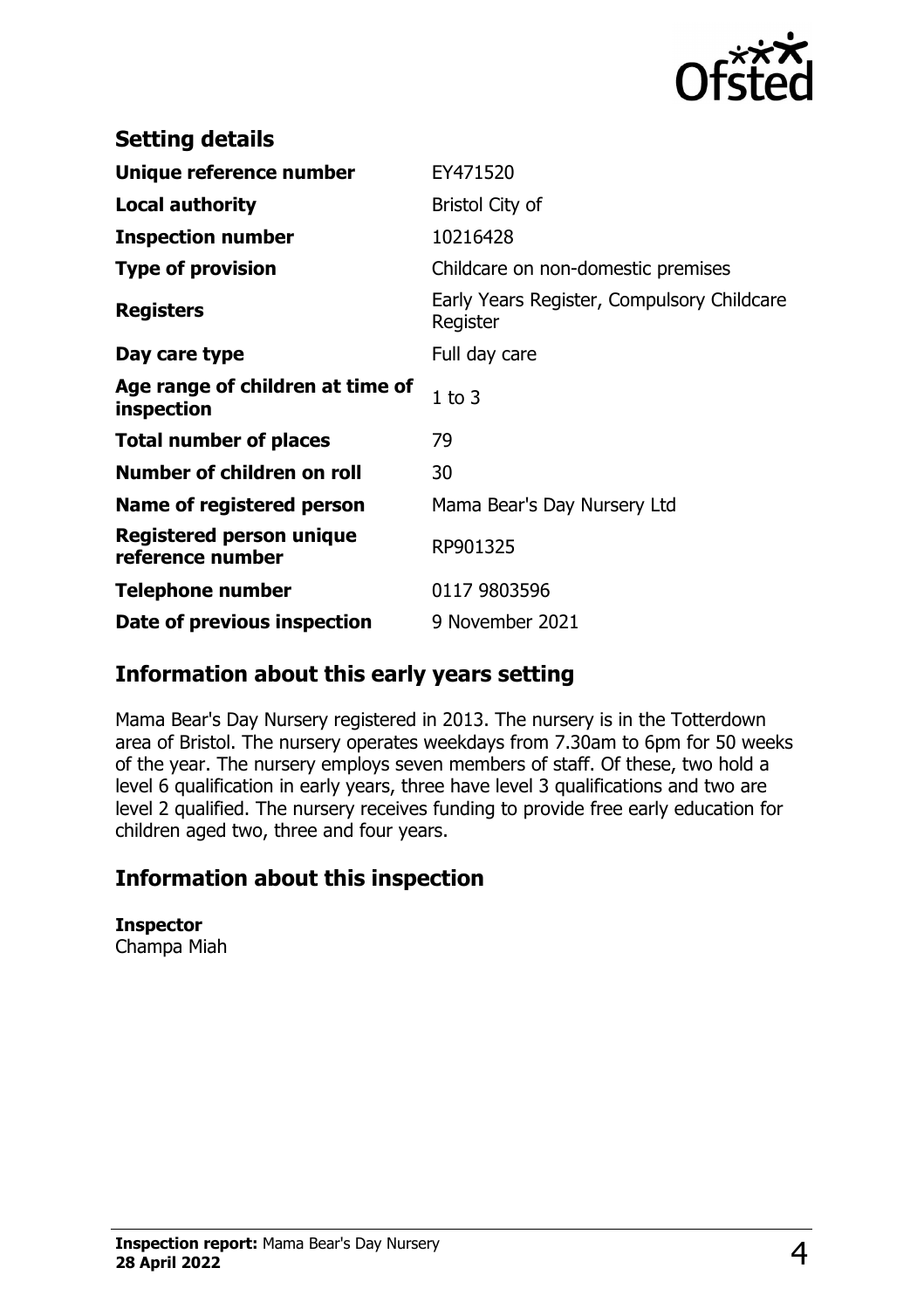

#### **Inspection activities**

- $\blacksquare$  The manager joined the inspector on a learning walk and talked to the inspector about their curriculum and what they want their children to learn.
- $\blacksquare$  The inspector talked to staff at appropriate times during the inspection and took account of their views.
- $\blacksquare$  The inspector observed the quality of education being provided, indoors and outdoors, and assessed the impact that this was having on children's learning.
- $\blacksquare$  The inspector carried out a joint observation of a group activity with the manager.
- $\blacksquare$  The inspector spoke to several parents during the inspection and took account of their views.
- The inspector looked at relevant documentation and reviewed evidence of the suitability of staff working in the nursery.

We carried out this inspection under sections 49 and 50 of the Childcare Act 2006 on the quality and standards of provision that is registered on the Early Years Register. The registered person must ensure that this provision complies with the statutory framework for children's learning, development and care, known as the early years foundation stage.

If you are not happy with the inspection or the report, you can [complain to Ofsted](http://www.gov.uk/complain-ofsted-report).